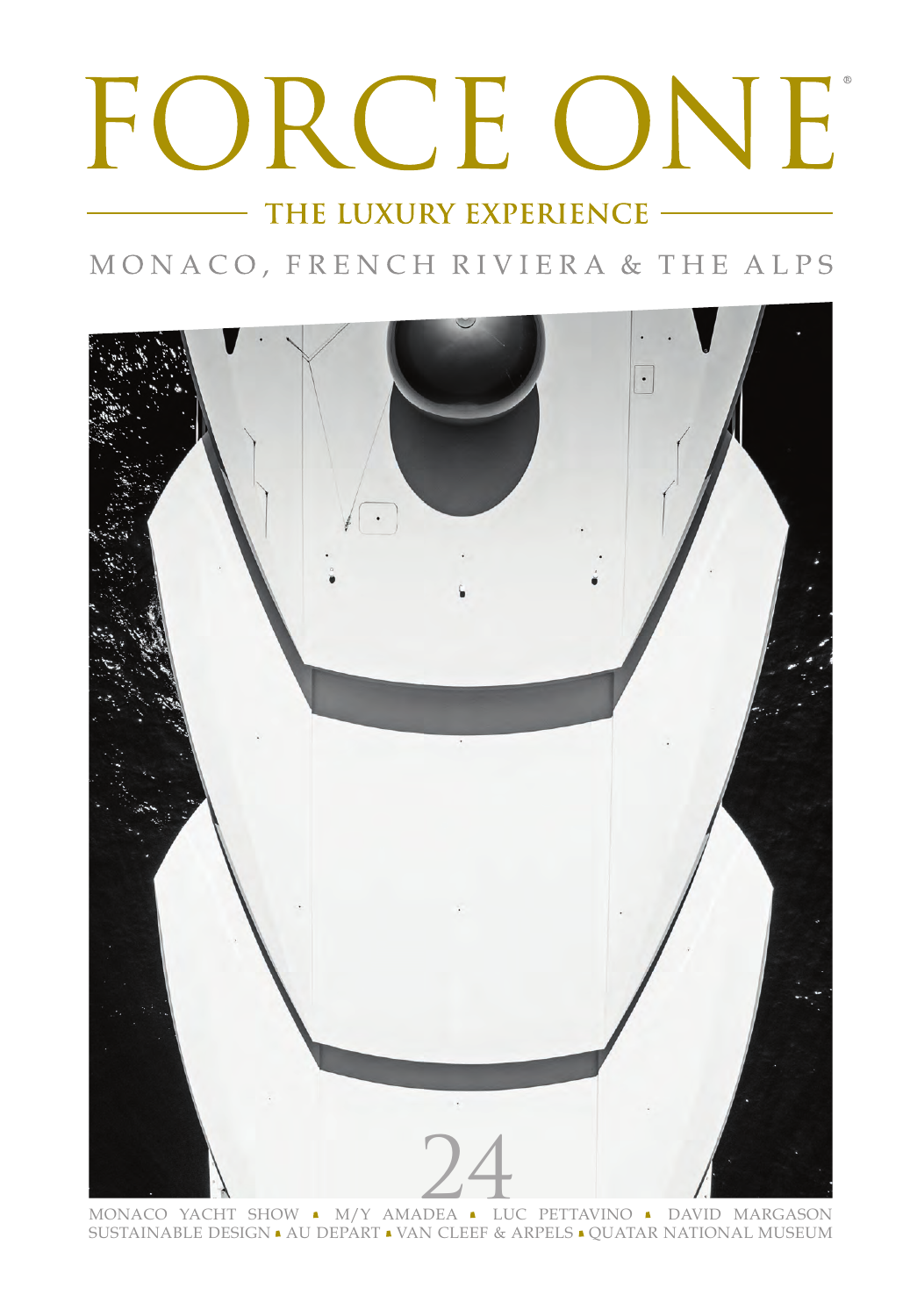## GLAMOROUS GREEN IN THE DEEP BLUE SUSTAINABLE LUXURY MEETS SUPERYACHT INTERIORS

By Milena Cvijanovich

Saint-Exupéry once said "*We do not inherit the earth from our parents, we borrow it from our children*". Patek Philippe would agree. So would the new and upcoming yachtowning generations - the dynamic, committed Millennials and the casual, nomadic Gen Z's. Their concern about the future of our mothership and its denizens has been shown to influence heavily their choice of high-end purchases towards respectful, environmentally innovative and ethical sources.

Today we can sail away into the sunset knowing that there is no question of compromise in aesthetics, comfort and function when choosing a sustainable interior, especially a demanding, richly detailed and exquisitely crafted superyacht interior. From the mirror perfect finish of lacquered walls to the soft caress of opulent bedding, from the dramatic glow of lamps and chandeliers, to

the delicate glassware glinting on a sumptuously laid table, Sustainable Luxury finds will titillate the most sophisticated of tastes.

One of my faves is salmon skin or the exotic skin of the Pirarucu of the Amazon, considered only a few years ago as a waste by-product of the fishing industry. There is nothing fishy about today's luxurious, velvety leathers, tanned in a myriad of rich hues and offering a variety of seductive textures. Ermenegildo Zegna and Oscar Metsavaht integrate this upcycled material with a flourish in their fashion pieces while BMW has crafted a custom interior with a suede version. This stunning and sensual fabric is now a prized option in sustainable textile finishes for yacht designers as with Design Unlimited and Atlantic Leathers in the striking Pink Gin VI interiors, and drastically improves the lives of struggling fishing villages.



And from marine waste of another sort, impeccably executed, jaw-dropping pieces, made for contemporary superyacht furnishing, are born of the debris we hear so much of today - ocean plastic litter. Brodie Neill, recipient of numerous design awards, has dreamed up a table whose mesmerizing surface evokes the deep blue while exuding the total elegance of a design masterpiece. For the more daring, Stuart Haygarth, the chou-chou of flotsam and jetsam, cosmetically transfigures plastic objects into a dazzling, ethereal chandelier, as he charmingly puts it, "*in the shape of the moon whose force created the tide that washed these items ashore.*"

Nature Squared, whose expertise in transforming natural waste materials is undisputed, has made its mark in the yachting industry and most importantly in the lives of hundreds of families in the Philippines where founders Lay Koon Toon and Paul Hoeve have lovingly trained men and women over the past two decades to become brilliant masters in the Art of Upcycling. Magicians of dexterity, they



**Is sustainable luxury an oxymoron? On the contrary, it is an exciting opportunity for us to bask in the pleasure that the finest things in life have to offer, while respecting the resources of our planet and giving back to those who make our gorgeous surroundings possible. No need to cringe at the buzzwords "Sustainable", "Eco-friendly" or, worse yet "Environmental", the principles of sustainability and luxury go hand-in-hand: the notion of Time, the pricelessness of Heritage, and the magic of Rarity. Both evoke creation, pleasure and emotion.**

▲ *Nature Squared inlay of farmed mussel and gold mother of pearl shell*



▲ *Oyster Bamboo's handcrafts its bespoke bamboo fishing rods using recycled gold and sterling silver*



▲ *Sumptuous suede finish of Atlantic Leathers salmon skins* ▼ *Balinese farmed seashell and recycled sterling silver as tableware*